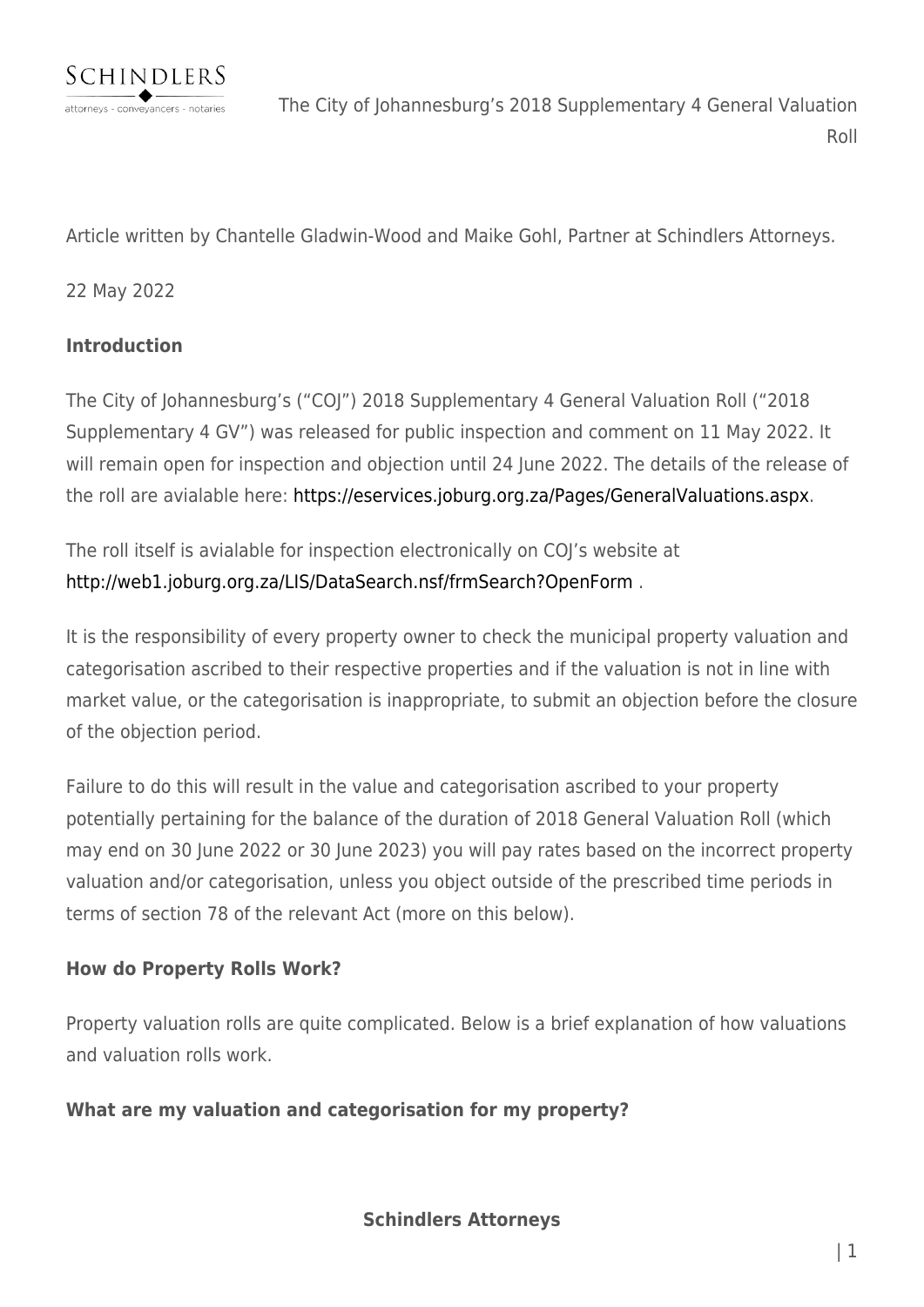Every property is supposed to have a municipal valuation ascribed to it by the municipal valuer. You should see a value, represented in Rands, on the top right hand corner of your statement. This is the property valuation that COJ has ascribed to your property for the purposes of the current 2018 GV (which ends 30 June 2022 or 2023).

Similarly, every property is meant to have a rating categorisation ascribed to it by the municipal valuer. The category is chosen by the municipal valuer from a list of categories that are set out in the CoJ's Rates Policy, and for each category there is a corresponding tariff (a rate in the rand price). For example, business properties pay two point five to three times more than residential properties, and vacant and "illegal use" properties pay more than business properties, because their tariffs are higher.

# **I don't get statements. How do I check my current 2018 GV valuation and categorisation?**

If you do not receive any statements, you will have to phone the COJ on 011 375 5555 and quote your account number and name, to determine what your municipal valuation and categorisation are. If you do know your pin and account number but are not receiving statements, you can phone and ask for this information. You can also register on the COJ's website to receive your statements electronically, at the COJ e-services website: [https://eservices.joburg.org.za/.](https://eservices.joburg.org.za/)

# **Why do the valuation statements and categorisation matter?**

The amount that the COJ charges you for rates each month, is based on your municipal valuation multiplied by the tariff (rate in the rand price) that applies to the categorisation that you have been placed into. If the valuation is too high, you will pay too much for rates. If the categorisation is wrong, you will pay the incorrect amount for rates. For example, if your property is residential in nature but you are categorised as business, you will pay two point five to three times the amount that a residential property with the same municipal valuation that is categorised as 'residential' will pay.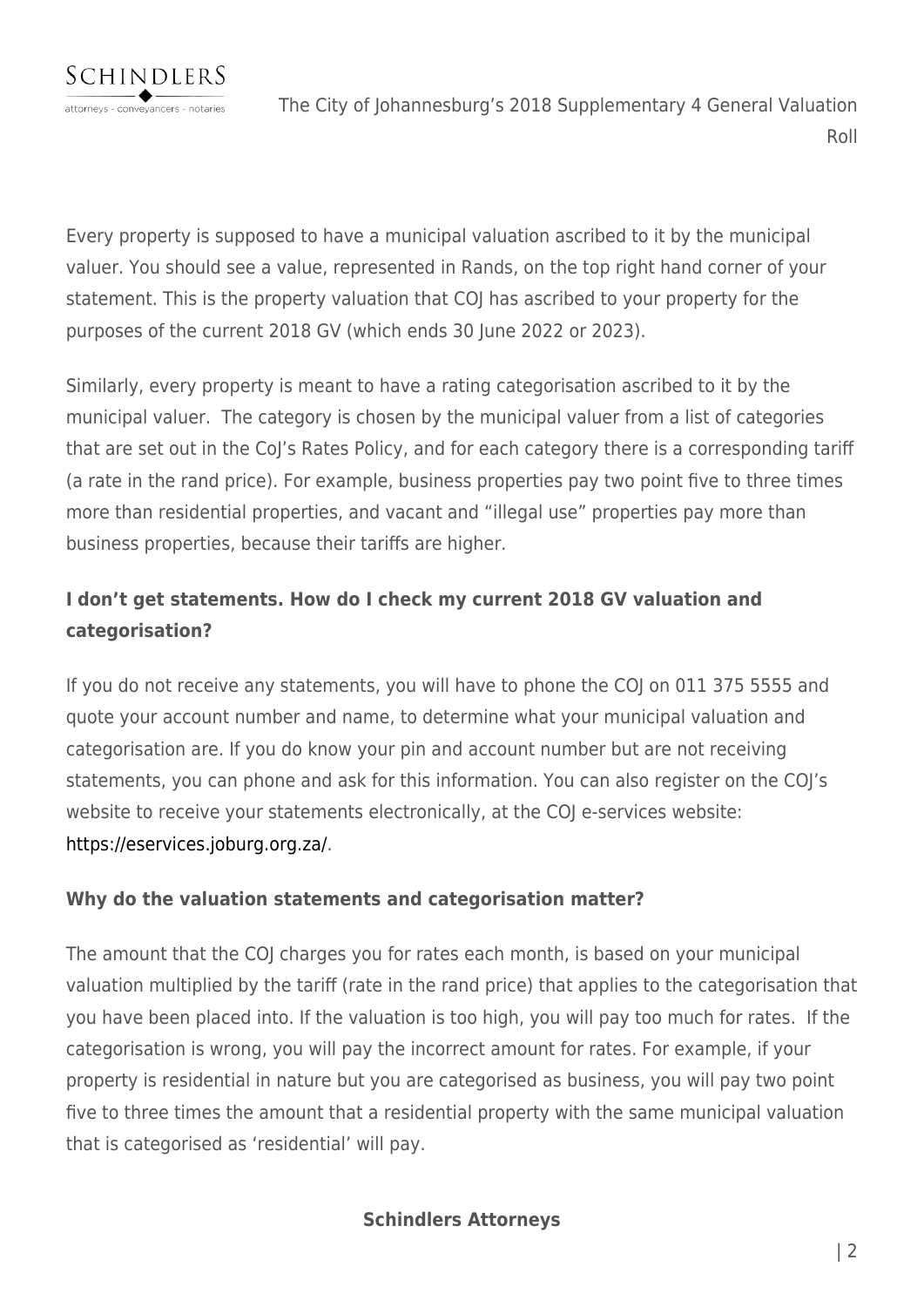The municipal valuation should be "market value". Market value is explained below. For the 2018 Supplementary 4 Valuation Roll, the date at which your property should be valued, is 1 July 2017.

# **What is a valuation roll and where do I find it?**

This is a database in which the COJ stores the municipal valuations of all properties recorded on that particular roll. Every property in Johannesburg should (hypothetically) be on a general roll, but because properties are continuously coming into existence and ceasing to exist, new rolls are created (these are referred to as supplementary rolls) to include any properties that have not been previously recorded on another, prior, general roll.

Each general roll is re-published once every few years (4 to 5 years in Johannesburg), and the property values updated at the same time. Depending on a number of factors, your property value may have stayed the same, or increased, or decreased, from the value contained on the last roll. The information on the valuation roll is used to calculate your rates and taxes each month.

Most valuation rolls are posted on the COJ's website. If you cannot access the COJ 2018 Supplementary 4 Roll online for any reason, you can contact the City of Johannesburg's valuations department on 011 407 6111 or 011 407 6597 for assistance.

# **The proposed 2018 Supplementary 4 valuation and categorisation of your property**

The COJ should give you notice if your property is appearing on a roll that is being published in the near future (including the 2018 Supplementary 4 Roll). This notice should tell you what your current municipal valuation is, what your revised municipal valuation is, the name of the roll that your property is now appearing on, the existing and proposed categorizations, and where you can inspect the contents of such roll. These rolls contain only municipal valuations, categorisations and the other pieces of information listed above; they do not contain reasons for the valuations and categorisations.

**Schindlers Attorneys**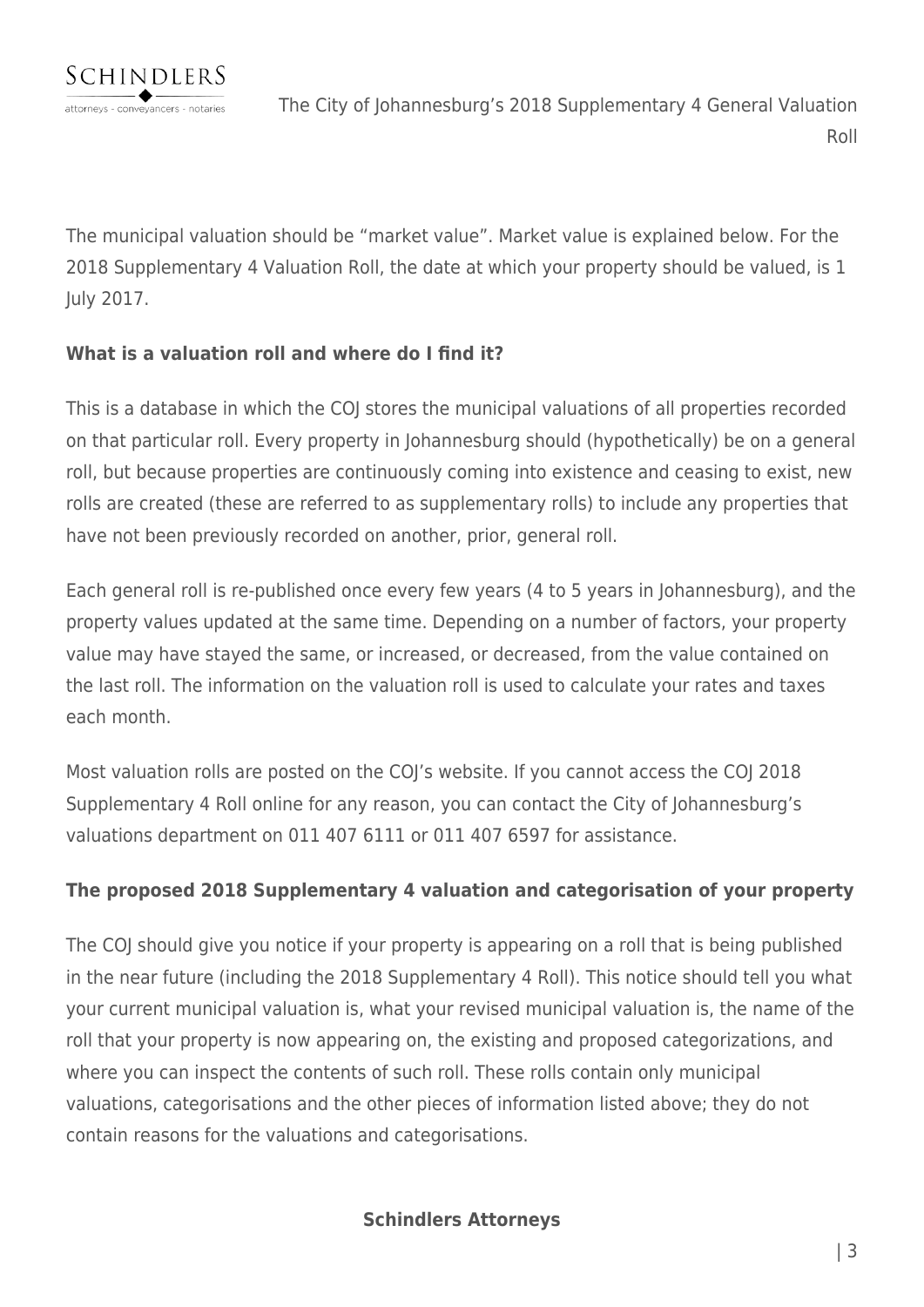

If you have received notice that your property is on a roll that is soon to be published, you should determine immediately whether you are satisfied with the municipal valuation and categorisation accorded to your property. If you are not happy, you should to object. See the section below on objecting for more information.

\*Note that the COJ's failure to send you a notice telling you that your property is appearing on a roll, does not exempt you as the property owner of your obligation in law to check the roll and see whether you are happy with your property details as they appear thereon.

## **What is market value and how can I determine what it is?**

'Market value' is generally explained as the price that a willing buyer would pay a willing seller on the open market for a property. However, there are a number of different methods that can be used to calculate market value. The most commonly used methods include the comparative sales method, the income yield method, and the depreciated cost method. The nature of these calculations are complex, and are usually done by professional valuers at a cost.

However, you can ask your local estate agent for an estimation as to the market value of your property, based on comparative sales and the agent's experience of what the property would sell for in the area concerned. Agents don't charge for providing these estimations.

You can also extract "automated valuation reports" from a number of different software packages designed to estimate market value, such as Windeed. However, in some instances there will not be enough information available on the system to arrive at an estimated valuation, and because these reports are automated and there is no human interaction involved whatsoever, any subjective features of a property that would enhance or negatively affect its value are not taken into account. This can render the accuracy of these kinds of valuations less effective than valuers' or agents' valuations.

The general principle is that the higher the market value of the property, the more likely you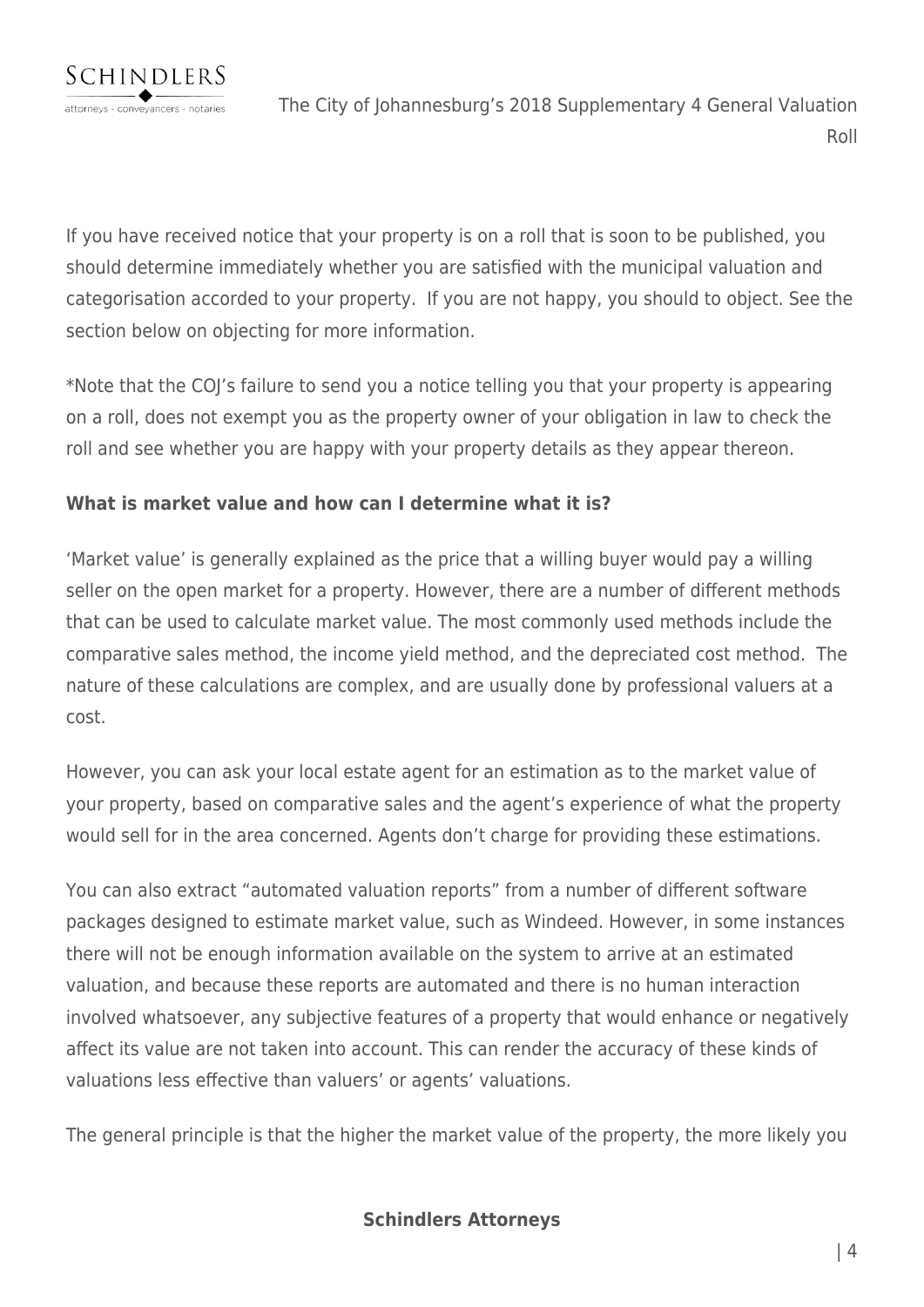will be to need to involve a professional valuer (at a cost) to assist you. The costs of incorrectly estimating your own property value can be significant, because of the time that it takes to resolve disputes regarding the valuation and the charges and interest that are billed while that dispute is pending, as well as the potential costs involved if it becomes necessary to involve attorneys.

Valuers can also advise you of the most appropriate rating categorisation for your property, but in a complex dispute you may need to approach an attorney that specialises in this type of law, within the jurisdiction of the COJ, for assistance.

# **What do I do if my property valuation is not in line with the market value or if my categorisation is incorrect?**

If you are of the opinion that your municipal property value is higher than market value or your rating categorisation is inappropriate, you can lodge an objection with the COJ against the information contained on the 2018 Supplementary 4 Roll, giving reasons for same. The COJ will then assess your objection, and notify you of the outcome of same. If the COJ finds that your objection is valid, it will revalue and/or re-categorise your property in line with your objection. If it finds that your objection is not valid, it will advise you of same and your property valuation/categorisation will remain unchanged.

If you are able to access the 2018 Supplementary 4 Roll online, and your property appears on it when searching on the COJ's website, you will be able to lodge an objection electronically through the website. If this option is not available to you, you can obtain copies of the objection forms from the COJ's Valuations Department and submit a hard copy. It is important to note that your objection must be completed on the forms that the COJ has for this purpose.

# **What happens if my objection is rejected?**

You may appeal to the Valuations Appeal Board within a certain, prescribed time period, usually 30 days from date of receipt of notification of the outcome of the objection. The forms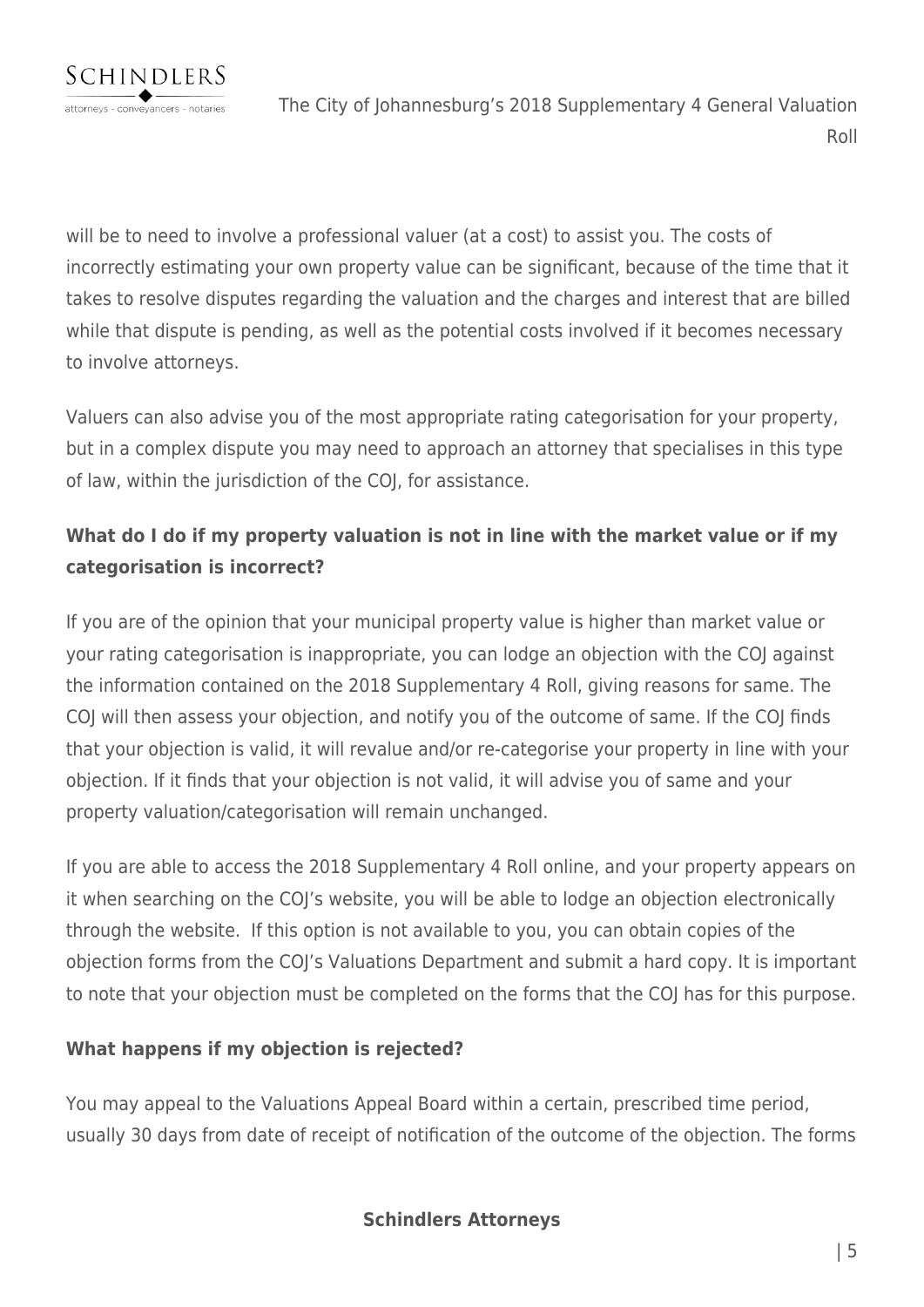

for appeals are available at the COJ from its Valuations Department, and should also available on the COJ website.

The Valuations Appeal Board is only convened once every few months, but at the next meeting your appeal will be considered and either accepted or rejected by the Board. You will be given written notification of the outcome of the appeal.

## **What happens if the Appeals Board rejects my appeal?**

If the Appeals Board rejects your appeal and you are of the opinion that your appeal should have succeeded, you will need to approach an attorney for assistance to take the matter further legally. One possible option is to approach a court to review the decision of the Appeals Board.

## **Can I object or appeal outside of the prescribed time periods?**

If there has been an error in the calculating of your valuation or your category is wrong, you can still approach the COJ's Valuations Department to rectify this error outside of the prescribed time periods for objections in terms of section 78 of the relevant Act. However, this is a lengthy process, and slightly different rules apply. More information on this process can be obtained by emailing gladwin@schindlers.co.za or gohl@schindlers.co.za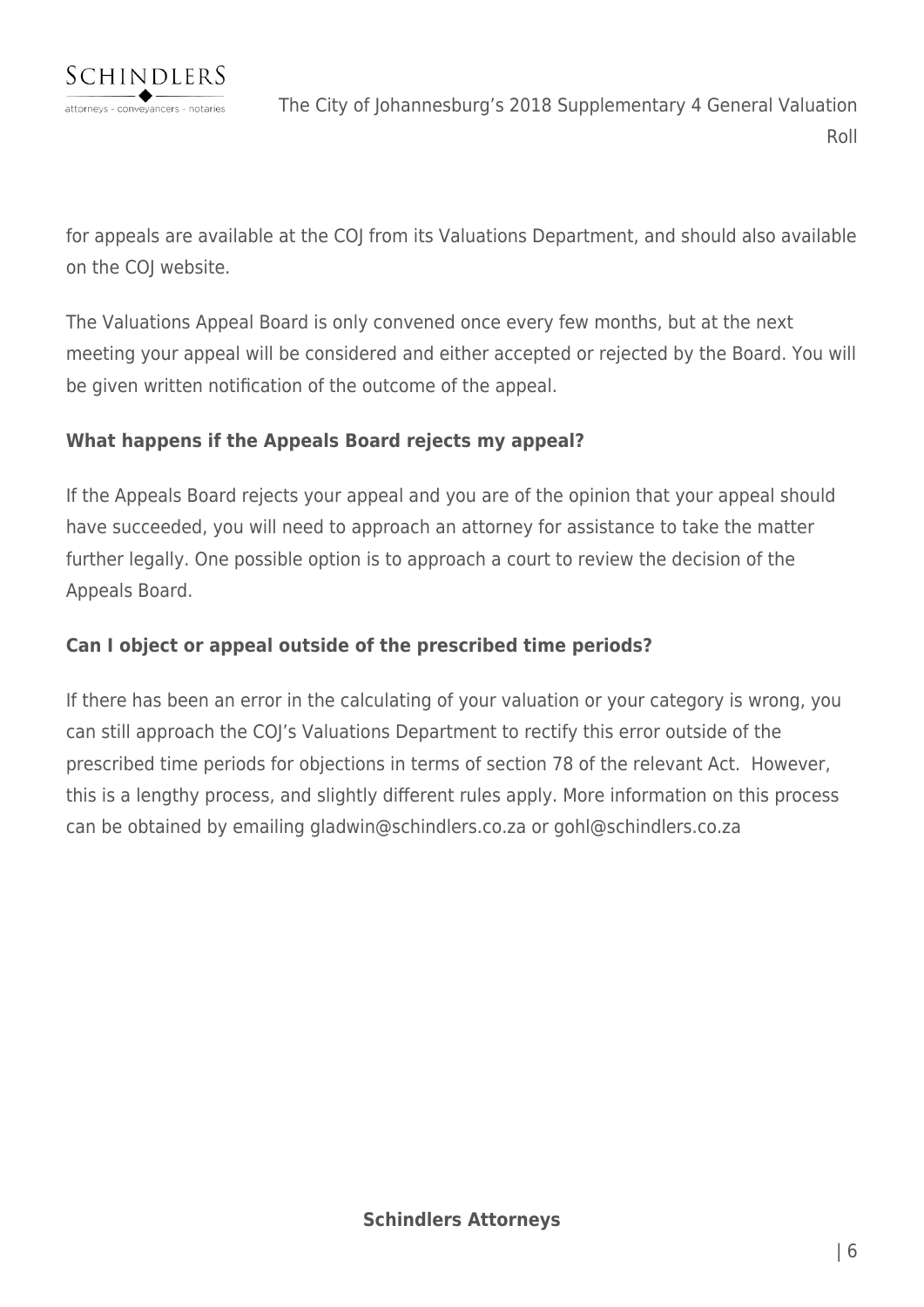

The City of Johannesburg's 2018 Supplementary 4 General Valuation Roll



Chantelle Gladwin-Wood Partner at Schindlers Attorneys Phone: +27 (0) 11 448 9678 [gladwin@schindlers.co.za](mailto:gladwin@schindlers.co.za)